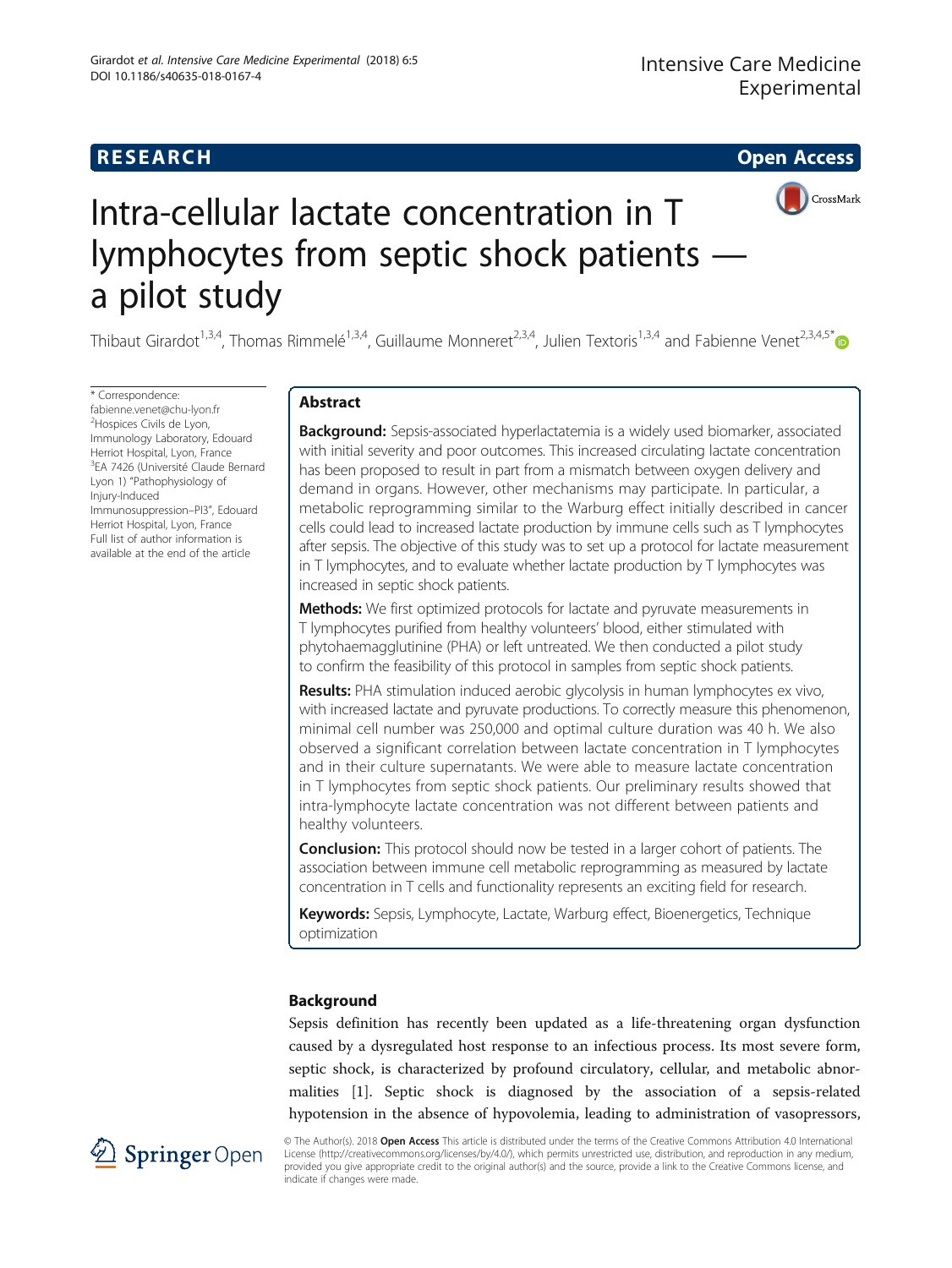and hyperlactatemia [\[1\]](#page-12-0). Incidence of severe sepsis syndromes is estimated at 270 per 100,000 person-years, and related hospital mortality at 26% (95% CI 20–33%), in highincome countries during the last decade. Thus, five million deaths per year worldwide are attributed to this syndrome [\[2](#page-12-0)]. However, the update of septic shock definition may affect these epidemiological data [[3\]](#page-12-0).

Injury-induced immune dysfunctions are supposed to be responsible for a large part of sepsis-related deaths [[4](#page-12-0), [5\]](#page-12-0). Recently, a link between an altered metabolism of innate immune cells and sepsis-induced immunoparalysis has been demonstrated [[6\]](#page-12-0), as well as the interplay between metabolism and trained immunity [[7](#page-12-0)]. Such metabolic reprogramming in monocytes includes a switch towards aerobic glycolysis despite oxygen availability—the so-called Warburg effect—leading to increased intra-cellular lactate concentration [[7\]](#page-12-0).

During septic shock, the Th pattern of T lymphocytes shifts, which can be regarded as a metabolic adaptation as it is mediated in part by adrenergic stimulation [\[8](#page-12-0)]. In addition, immunometabolic alterations of circulating T cells have recently been described [[9](#page-12-0)]. Lymphocytes could increase their lactate production through adrenergic stimulation, or through Warburg effect as observed in cancer cells [\[10](#page-12-0)–[12\]](#page-12-0). Thus intracellular lactate concentration in T lymphocytes may reflect their metabolic adaptation to septic shock, whereas serum lactate level is a global marker of severity, tissue injury, and organ dysfunctions. Thus, these two parameters may not reflect similar dysfunctions during septic shock, although they may be linked to some extent. T lymphocytes bioenergetics reprogramming, as well as interactions between immunity and metabolism, are exciting fields for research and possible therapies [[9\]](#page-12-0).

Evidence of Warburg effect and increased lactate production in T lymphocytes during human sepsis is scarce. We postulated that lactate production by T lymphocytes may be increased after septic shock. We first determined optimal experimental conditions to measure lactate and pyruvate in healthy volunteers' T cells with or without stimulation. We then confirmed its feasibility in a pilot study exploring lactate concentration in T cells purified from septic shock patients' blood.

# Methods

# Blood samples and ethical concerns

Blood samples were provided by the French blood bank institution ("Etablissement Français du Sang"). All donors gave their explicit written consent for the use of their blood for biomedical research purposes, according to local legislation. Blood samples were collected in EDTA-anticoagulated tubes, anonymized upon donation, and were sent to the laboratory at room temperature, to be processed on the same day. Technical optimizations were performed on blood from eight healthy volunteers. Blood from 10 other healthy donors served as controls for comparison with septic shock patients' blood. Median [Q1-Q3] age of these last 10 donors was 33 [30–40] years, and 50% were male.

Septic shock was defined according to the diagnostic criteria of the ACCPS/SCCM [[13\]](#page-12-0), as this study was conducted before the newest definitions were published [\[1](#page-12-0)]. Septic shock adult patients  $(n = 7)$  without pre-existing immunosuppressive disease or treatment were included in this study, as a part of a global study on injury-induced immune dysfunctions. It has been approved by our institutional ethical board ("Comité de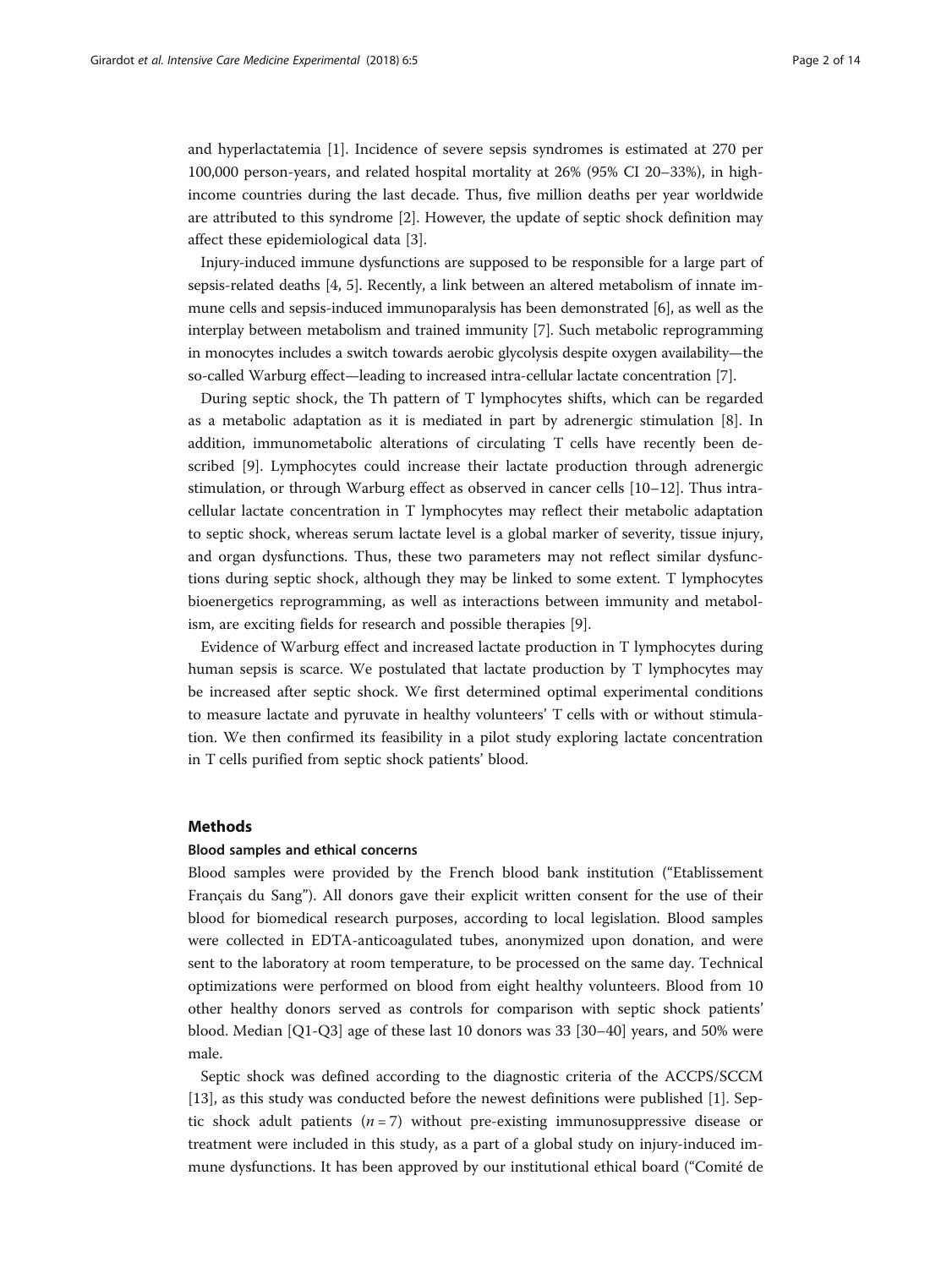Protection des Personnes Sud-Est II", #IRB 11236). This study is also registered at the French Ministry of Research and Teaching (#DC-2008-509) and recorded at the national informatics committee ("Commission Nationale de l'Informatique et des Libertés"). Although the ethical board waived the need for informed consent—because the study was observational and measurements were made on residual blood samples after completion of routine follow-up—a non-opposition to inclusion in the study was recorded for each patient.

# T cell purification from whole blood

Purification of T lymphocytes from whole blood was performed through an antibodybased negative selection according to manufacturer's instructions. A human T cell enrichment antibody cocktail (RosetteSep™, StemCell Technologies, Grenoble, France)— containing a mix of anti-CD16 (present on NK cells, monocytes, macrophages, and neutrophils), anti-CD19 (B lymphocytes), anti-CD36 (platelets, red blood cells, monocytes), anti-CD56 (NK cells), and anti-CD66b (granulocytes) antibodies—was added to the blood sample.

After incubation and centrifugation over density gradient medium (Biocoll®, Biochrom, Berlin, Germany), T lymphocytes were isolated. Residual red blood cells were lysed with Versalyse™ (Beckman Coulter, Brea, CA, USA). After purification, T cells were either processed directly to measure intracellular lactate concentration or cultured in complete culture medium, with or without stimulation (see below).

# T cell count and subset determination

At the end of the purification process, cells were counted with a flow cytometer (Navios, Beckman Coulter) using LDS (LDS 751, Molecular Probes, Life Technologies, Carlsbad, CA, USA) and calibration beads (Flow-Count™ Fluorospheres, Beckman Coulter).

Lymphocyte subset proportions were determined using a commercially available antibody mix containing anti-CD45, anti-CD3, anti-CD4, and anti-CD8 antibodies stained with fluorochromes (TetraChrome™ CD3-4-8-45, Beckman Coulter). Lymphocytes were identified on a size/CD45 plot then T cell purity was defined as the proportion of CD3 + cells among lymphocytes. T cell purity was routinely above 90%. Percentages of CD4 +, CD8+, and CD4−/8− T cells were measured among CD3+ T cells.

Median [Q1–Q3] percentages were 65.8 [59.3–71.8] and 72.0 [59.9–80.9] % of CD4+, 28.2 [23.6–32.8] and 14.8 [11.0–26.5] % of CD8+, and 5.5 [4.4–7.1] and 3.1 [1.8–8.2] % of CD4−/8− T cells for healthy volunteers and septic shock patients, respectively. None of these differences were statistically significant; however, this could only be due to the low number of patients included in this study.

# Ex vivo culture and stimulation

In some experiments, purified T cells were diluted in RPMI (Roswell Park Memorial Institute) complete medium to achieve a concentration of  $1 \times 10^6$  cells/mL. RPMI complete medium is a RPMI 1640 medium (Eurobio, Les Ulis, France), supplemented with 10% human AB serum (Life Technologies), 200 μg/mL amphotericin B (Gibco),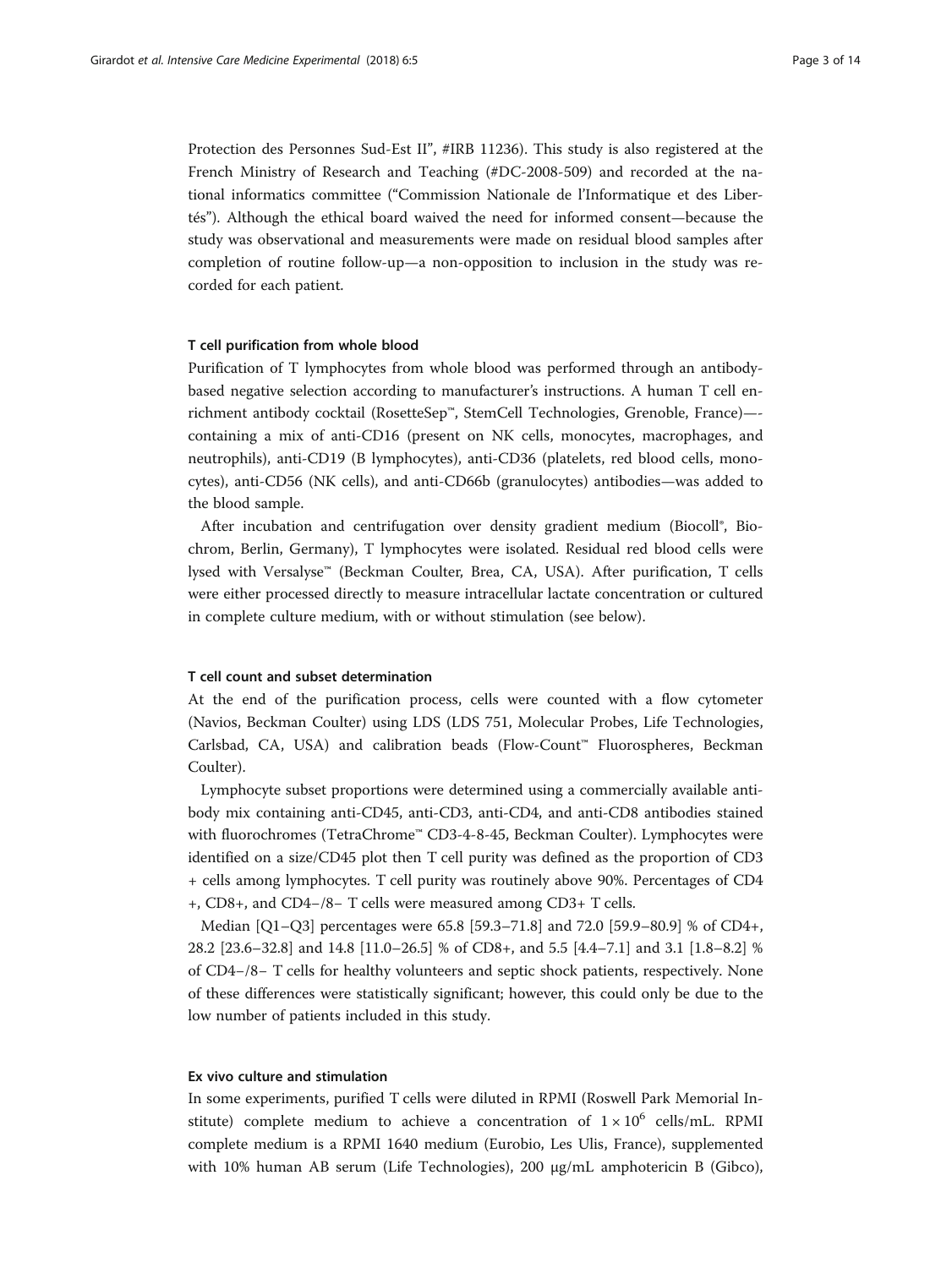1000 IU/mL penicillin (Eurobio), 1000 μg/mL streptomycin (Eurobio), and 200 mM Lglutamine (Eurobio).

Cells were then stimulated with 4 μg/mL PHA (phytohaemagglutinin, Remel-Oxoid, Dardilly, France) or left untreated (non-stimulated condition). Indeed, PHA stimulation is a standard mitogenic stimulus for T cell activation and induction of proliferation, and PHA-induced T cell functions are altered in septic shock patients [[14, 15](#page-12-0)]. Duplicates were made whenever possible. Cell culture plates were then incubated in standard conditions (37 °C, 5%  $CO<sub>2</sub>$ ). After a 40-h culture, supernatants were collected. Remaining cells were recovered after centrifugation and both samples were then deproteinised and stored at − 80 °C until metabolite measurement.

# Cell lysis and sample deproteinisation

Immediately after purification or cell culture, 250,000 T cells were aliquoted and lysed with the buffer supplied in the L-Lactate assay kit (ref ab65330, Abcam, Cambridge, UK). Efficacy of this cell lysis protocol was verified on two consecutive experiments using Trypan blue exclusion test (data not shown).

To avoid further modifications of lactate concentration in the samples due to the potential presence of enzymes, we decided to deproteinate the obtained cell lysates or cell culture supernatants. We used a chemical process, according to manufacturer's instructions. The whole process took place on ice and in a cold 4 °C centrifuge. Perchloric acid was added to a final concentration of 1 M, resulting in protein denaturation. After centrifugation, supernatant was added with potassium hydroxide to normalize sample pH. This reaction produced potassium perchlorate, which was pelleted by centrifugation. The remaining deproteinised supernatant was collected and stored at − 80 °C. Efficacy of this deproteinisation protocol was checked with the Bradford technique (data not shown).

# Lactate and pyruvate quantitative determination

An enzymatic method followed by a colorimetric measure was used to determine lactate concentration in samples, with a commercially available kit (L-Lactate Assay Kit, ref. ab65330, Abcam).

T cell samples did not need any dilution, whereas supernatants were diluted 10 times before reading. A reaction mix prepared according to manufacturer's instructions was mixed with the samples and incubated for 30 min. The emitted light was measured with a spectrophotometer (Victor™ X4 Multilabel Plate Reader, Perkin Elmer, Waltham, MA, USA) at a wavelength of 570 nm for 1 s. Samples and standard curves were always processed in duplicates. Means of duplicates were used to calculate lactate concentration in samples and standards. The mean measured luminescence of the blank, corresponding to the background luminescence, was subtracted to all measurements. Lactate concentrations were calculated from the standard curve (ranging from 0 to 10 nmol/well) generated from the lactate standard according to manufacturer's instructions.

As lactate concentration was not detectable in samples containing 250,000 cells either from septic shock patients or healthy volunteers when measured by colorimetry, we used a fluorometric measurement (Ex/Em 540/590 nm) for this experiment. The Lactate Assay Kit (ref ab65330, Abcam) indeed allows for both measurement techniques, the fluorometric one being more sensitive for low lactate concentrations. This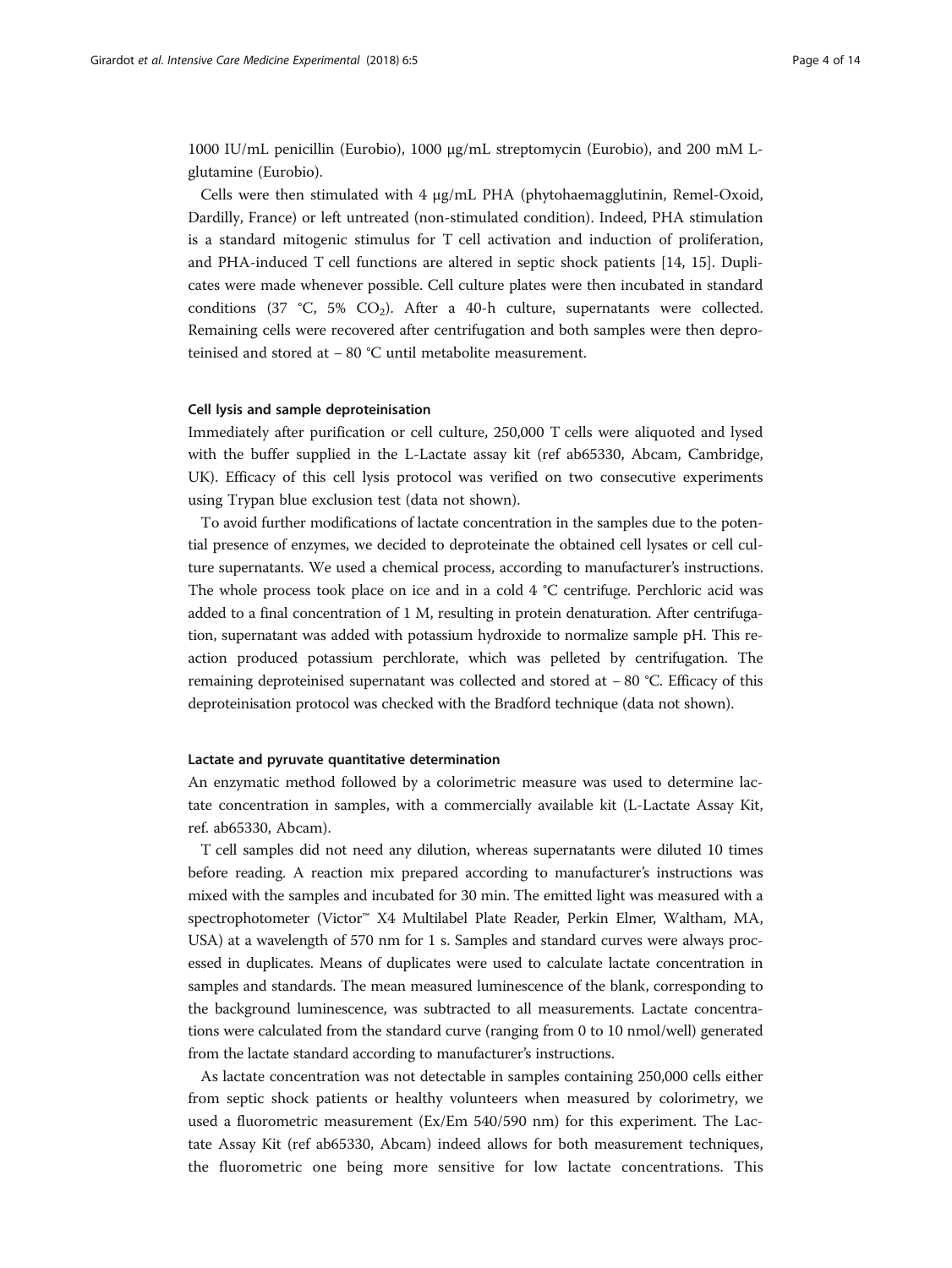fluorometric measurement relies on the same basic principle than the colorimetric described above.

Pyruvate concentration was measured using a commercially available kit from the same manufacturer (Pyruvate Assay Kit, ref. ab65342, Abcam) followed by a fluorometric measurement (Ex/Em 540/590 nm).

# mHLA-DR, CD4+, and T regulatory lymphocytes count determination

These parameters were measured on whole blood by flow cytometry. HLA-DR expression on monocytes (mHLA-DR) was determined using the Quantibrite™ assay (ref 340827, BD Biosciences, Franklin Lakes, NJ, USA). HLA-DR-positive cells were selected among monocytes, identified as CD14+ cells. Results were expressed as numbers of antibodies bound per cells (ab/c) using standardized beads (BD Quantibrite™ beads) as described previously [\[16](#page-12-0)].

Absolute number of CD4+ lymphocytes and percentage of T regulatory cells were determined by a combined staining protocol with anti-CD4, anti-CD25, and anti-CD127 antibodies stained with fluorochromes. Calibration beads (Flow-Count™ Fluorospheres, Beckman Coulter) were added to be able to determine the absolute concentration of CD4+ lymphocytes, expressed as numbers of cells per μL of blood. Tregs were defined as CD4 + CD25highCD127−/low cells as described previously [\[17\]](#page-13-0). Percentage of Tregs was calculated among CD4+ cells.

# Statistical analyses

Means of the duplicates were used for all calculations. Statistical analyses were performed with R Studio® software (RStudio Inc., Boston, MA, USA). Comparisons between groups used non parametric Wilcoxon tests. Paired tests were performed for matched data. Differences with  $p$  values lower than 0.05 were considered statistically significant.

# Results

I. Technical optimization

# 1. Stimulation duration

We first determined the optimal stimulation duration to observe a difference in intracellular lactate concentration between non-stimulated and stimulated samples. For this first experience, we used  $1 \times 10^6$  T cells from four different healthy volunteers.

We observed that overnight stimulation  $($   $\sim$  16 h) did not result in any measurable increase in lactate concentration in purified T cells (Fig. [1a](#page-5-0)). A longer stimulation in culture led to a clear-cut increase in lactate concentration in PHA-stimulated T lymphocytes, compared to non-stimulated cells (Fig. [1](#page-5-0)a). This increase was measurable starting from 40 h (overnight  $+ 24$  h) of stimulation.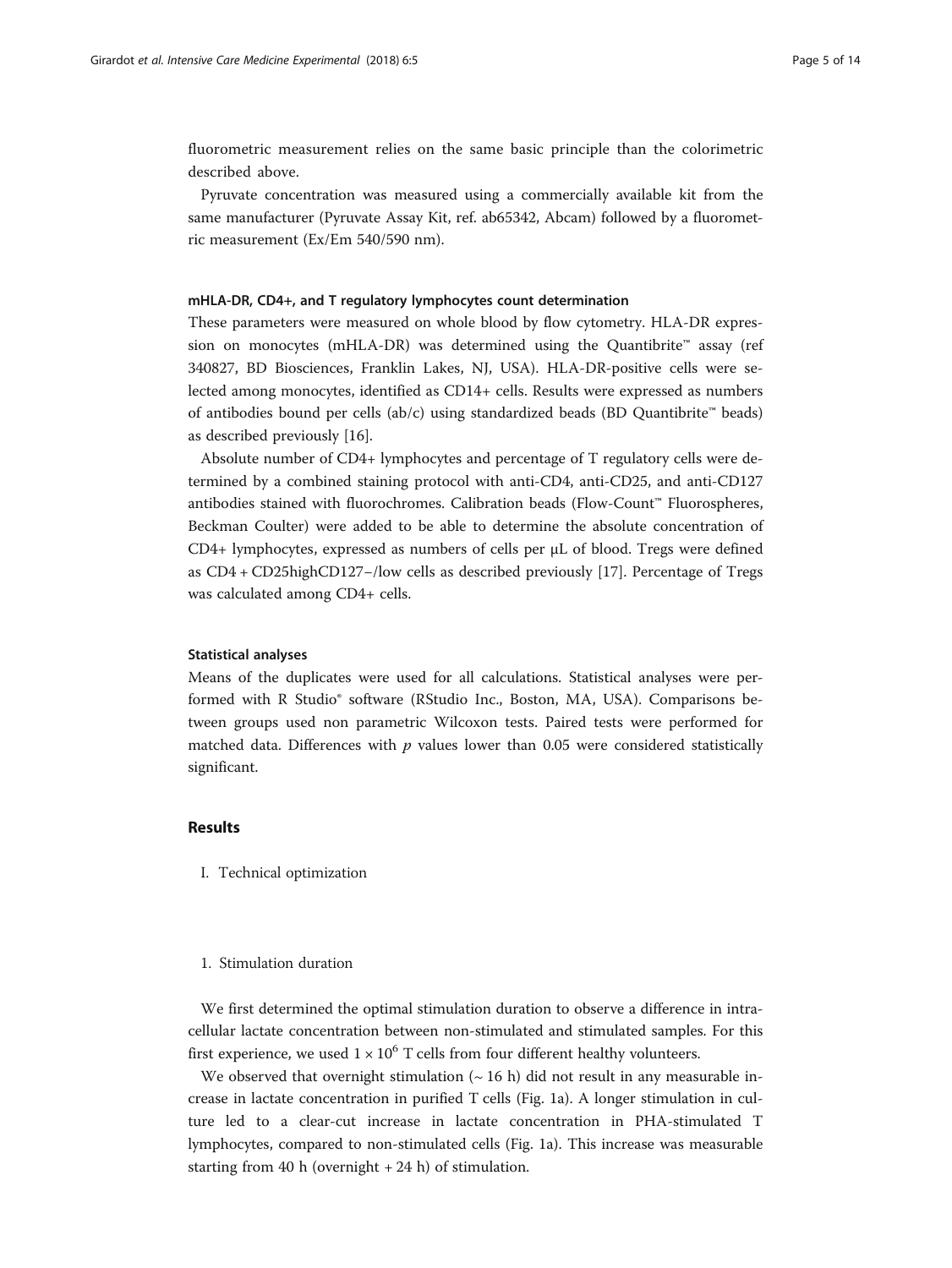<span id="page-5-0"></span>

Regarding pyruvate, although time effect was less obvious, the same culture duration (overnight+ 24 h) also resulted in measurable difference between stimulated and nonstimulated samples (Fig. 1b). We thus decided to incubate T cells for 40 h (overnight + 24 h) before metabolite measurement.

# 2. Warburg effect in PHA-stimulated T lymphocytes

We then sought to determine if we were able to identify Warburg effect—aerobic glycolysis—induction in T cells through increased lactate production. We thus measured intra-lymphocyte lactate and pyruvate concentrations after the previously determined 40-h incubation period, in  $1 \times 10^6$  T cells from four additional healthy volunteers. We observed a significant increase in both glycolysis-related metabolites in stimulated versus control samples (Fig. [2](#page-7-0)a–b). In addition, the lactate/pyruvate ratio, despite increasing after PHA stimulation, remained below 10 in both conditions (Fig. [2](#page-7-0)c).

# 3. Correlations between intra- and extra-lymphocyte lactate concentrations

After intracellular production, lactate is supposed to be released in culture supernatant. To evaluate such mechanism in our experimental conditions, we thus measured the correlation between intracellular and supernatant lactate concentrations after T cell stimulation.

We cultured T cells from six healthy volunteers at  $1 \times 10^6$  cells/mL for 40 h, then harvested supernatants and cell pellets. Lactate concentrations were then measured in cell culture supernatant and in  $1 \times 10^6$  cultured T cells. We observed a good correlation (*r*  $= 0.72$ , 95% CI 0.24–0.91,  $p = 0.009$ ) between intra and extracellular lactate concentrations (Fig. [3](#page-7-0)). Lactate concentration in culture supernatant was systematically 10-fold higher than lactate concentration measured intra-lymphocytes.

4. Minimal cell number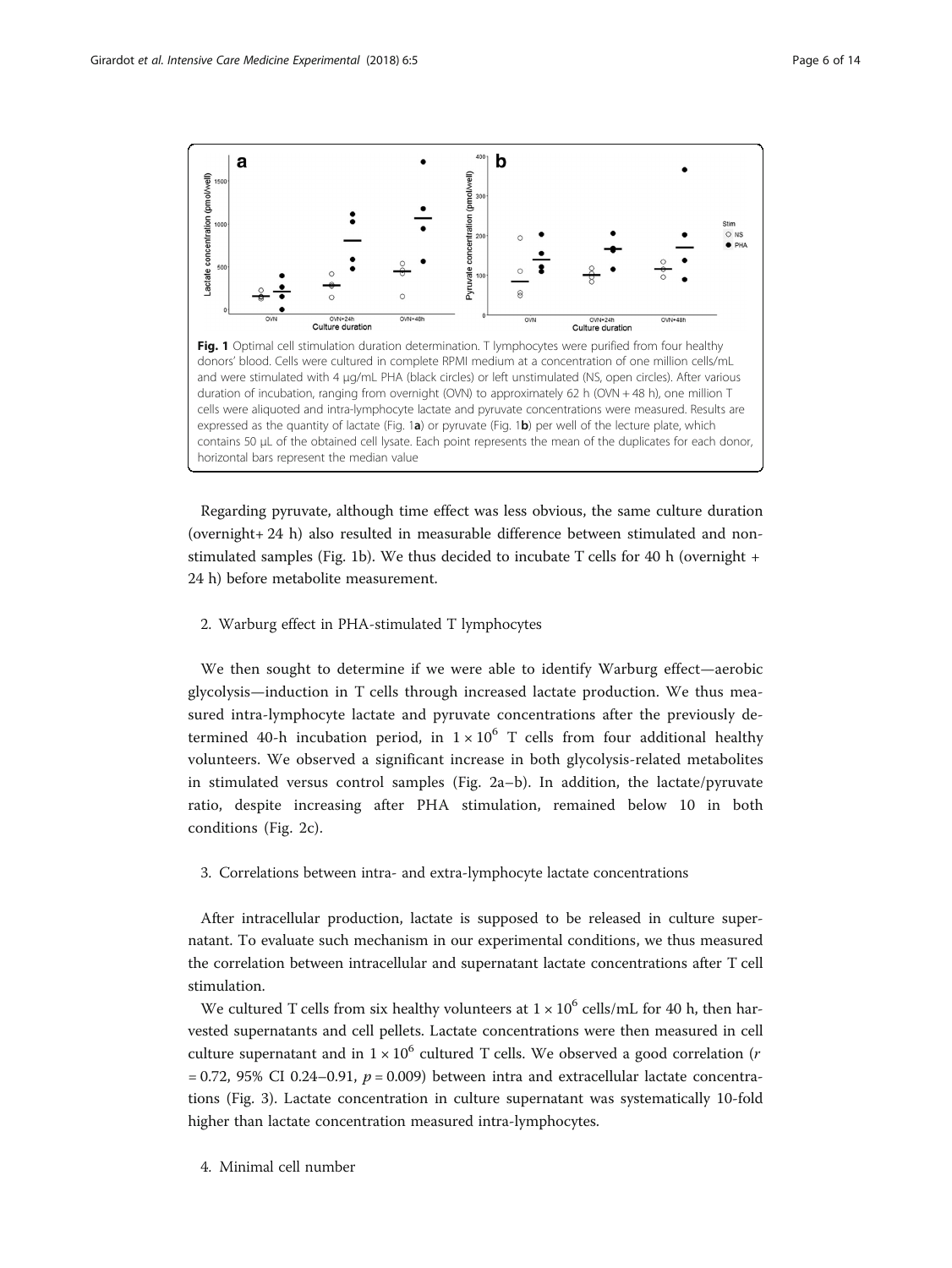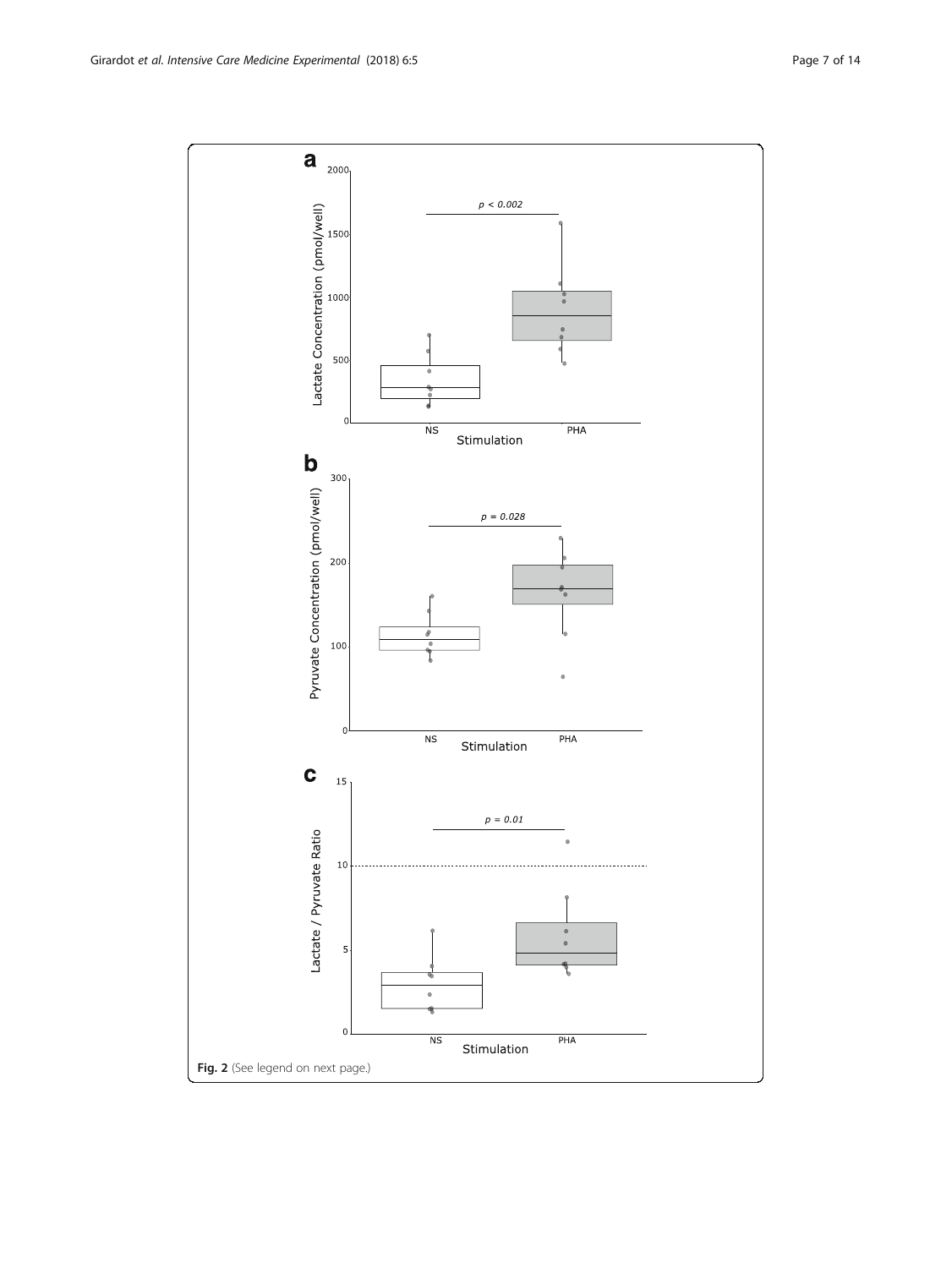### <span id="page-7-0"></span>(See figure on previous page.)

Fig. 2 Effect of PHA-stimulation on intra-T cell metabolites concentration. T lymphocytes were purified from eight healthy donors' blood. Cells were cultured in complete RPMI medium at a concentration of one million cells/mL and were stimulated with 4 μg/mL PHA (grey box) or left unstimulated (NS, white box). After a 40-h incubation, one million T cells were aliquoted and intra-lymphocyte lactate and pyruvate concentrations measured. Results are expressed as the concentration of lactate (Fig. 2a) or pyruvate (Fig. 2b) per well of the lecture plate, which contains 50 μL of the obtained cell lysate, or as the lactate/pyruvate ratio (Fig. 2c), which is known to reflect anaerobic metabolism when exceeding 10 (horizontal dotted line). Each point represents the mean of the duplicates for each donor. Data are also presented as Tukey boxplots. Bottom and top of the box represent the first and third quartiles, respectively. The horizontal bar in the box represents the median value. Lower and higher extremities of the whiskers respectively represent the lowest datum still within 1.5 inter-quartile range (IQR) of the lower quartile, and the highest datum still within 1.5 IQR of the upper quartile. Difference between NS and PHA groups was assessed with Wilcoxon test

Profound lymphopenia is very common among critically ill patients, especially in those suffering from sepsis [\[18, 19\]](#page-13-0). Lowering the number of cells needed to show a difference in lactate concentration between control and stimulated T cells is therefore a critical point before a possible use in clinical settings.

After 40-h stimulation, lactate concentrations were measured in 100,000, 250,000, 500,000, and 1,000,000 T cells from 4 healthy donors. Lactate concentration was measurable even from 100,000 cells, either stimulated or not (Fig. [4](#page-8-0)). However, 250,000 T cells led to lower variability and can be obtained from a limited volume of septic patient's blood. Higher lymphocyte numbers are very difficult to obtain within clinical constraints in septic shock patients, and did not show a clear additional benefit in terms of lower variability, compared to 250,000 cells. We thus chose to measure lactate concentration in 250,000 T lymphocytes from septic shock patients in further experiments, as it represented a compromise between, on the one hand, a measurable signal and difference between unstimulated and stimulated conditions, and on the other hand, clinical constraints.

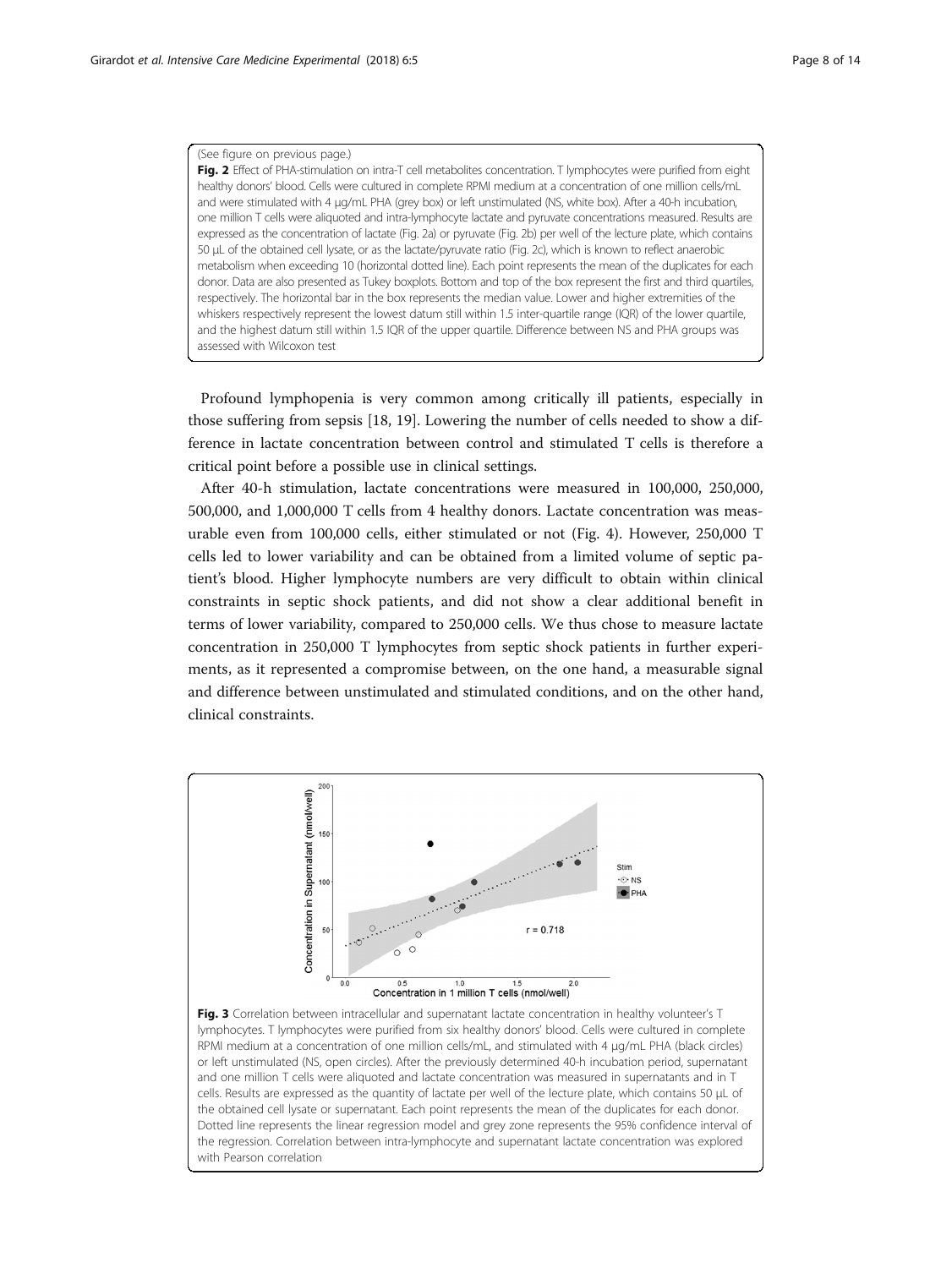<span id="page-8-0"></span>

concentration of one million cells/mL and were stimulated with 4 μg/mL PHA (black circles) or left unstimulated (NS, open circles). After the previously determined 40-h incubation period, different number of T cells (ranging from 100,000 to 1,000,000) were aliquoted and intra-lymphocyte lactate concentrations measured. Results are expressed as the quantity of lactate per well of the lecture plate, which contains 50 μL of the obtained cell lysate. Each point represents the mean of the duplicates for each donor and horizontal bars represent the median value

| Age                    | 73 [65-77]             | Documentation of infection |                       |
|------------------------|------------------------|----------------------------|-----------------------|
| Male sex               | 4 (57%)                | Clinics only               | $0(0\%)$              |
| Day 28 mortality       | 3 (43%)                | Clinics + imaging          | 1(14%)                |
|                        |                        | Clinics + surgery          | 1(14%)                |
| SAPS II score          | 62 [56-65]             |                            |                       |
| SOFA score             | $9[8-12]$              | Microbiologically proved   | 5 (71%)               |
| Charlson score         | $1 [0 - 3.5]$          | Gram-negative              | 4 (80%)               |
|                        |                        | Gram-positive              | 1(20%)                |
| Norepinephrine dosage  |                        |                            |                       |
| At day 1 (µg/kg/min)   | $0.83$ $[0.54 - 1.78]$ | Lactatemia                 |                       |
|                        |                        | Day 1                      | $2.8$ [ $2.3 - 3.8$ ] |
| Mechanical ventilation | 7 (100%)               | Day 3                      | $1.6$ [1.4-1.6]       |
| Type of admission      |                        | Lymphocyte purity          | 76.5 [69.2-85.9]      |
| Medical                | 2(29%)                 | CD3 purity                 | 97.3 [96.6-97.9]      |
| Surgical               | 5 (71%)                |                            |                       |
|                        |                        | CD4 (%)                    | 72.0 [59.9-80.9]      |
| Type of infection      |                        | CD8 (%)                    | 14.8 [11.0-26.5]      |
| Community-acquired     | 2 29%)                 | $CD4 - /8 - (%)$           | $3.1$ [1.8-8.2]       |
| Nosocomial             | 5 (71%)                |                            |                       |
|                        |                        | $CD4$ (/ $\mu$ L)          | 295 [220-413]         |
| Site of infection      |                        | Treg (%)                   | $7.7$ $[7.3 - 9.5]$   |
| Pulmonary              | 2 (29%)                |                            |                       |
| Intra-abdominal        | 3 (43%)                | mHLA-DR (ab/c)             | 3079 [2590-4010]      |
| Urinary                | 1(14%)                 |                            |                       |
| Others                 | 1(14%)                 |                            |                       |

# **Table 1** Septic shock patients' characteristics  $(n = 7)$

SAPS II Simplified Acute Physiological Score II, SOFA sepsis-related organ failure assessment, Treg CD4 + CD25highC-D127low regulatory T lymphocytes score, mHLA-DR monocyte surface expression of HLA-DR, ab/c number of antibodies bound per cell. Normal value for mHLA-DR is > 15,000 ab/c, indicative of immunocompetence (Docke, 2005). In-lab normal values for CD4+ T cells absolute count are 336–1126 cells/μL and 4–10% of total CD4+ lymphocytes for Treg. Values are expressed as number (percentage) for categorical variables and median [Q1–Q3] for continuous variables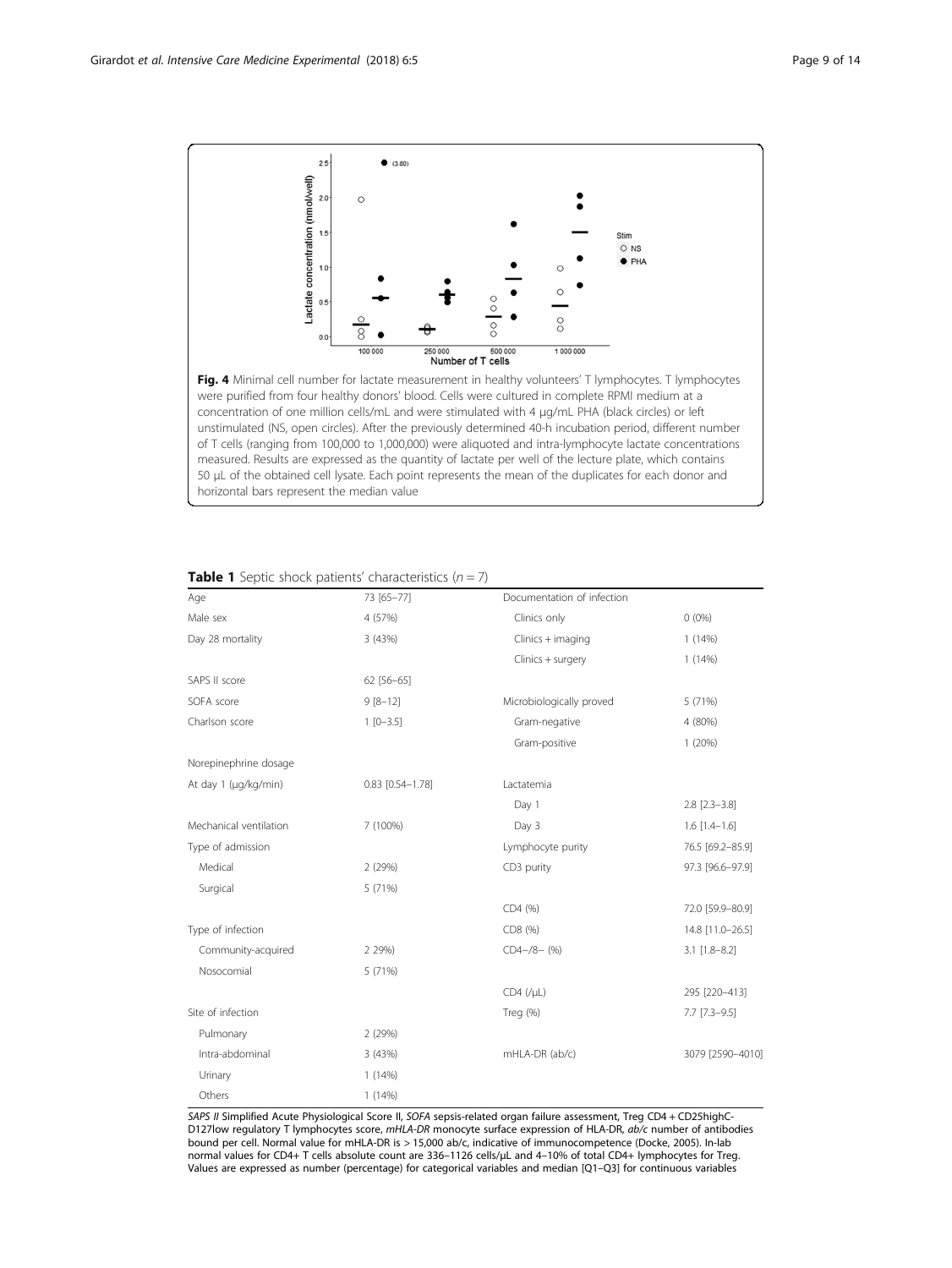II. Lactate production by lymphocytes from septic shock patients' peripheral blood

After setting up the method for intra T lymphocytes lactate measurement, we conducted a pilot study on septic shock patients' blood, in order to confirm the feasibility of this technique and to obtain preliminary exploratory data in patients.

1. Population description

We collected blood from seven patients at day 3 of septic shock, since previous data from our lab showed that sepsis-induced immunosuppression is maximal at this time-point [[20](#page-13-0), [21\]](#page-13-0). Control samples came from 10 healthy volunteers. Demographic and infection characteristics, as well as lymphocyte subsets distribution and other biological parameters are listed in Table [1.](#page-8-0) Day 28 mortality was 43% among septic shock patients. Patients displayed immunosuppressive phenotype, as demonstrated by a decreased mHLA-DR expression and profound CD4+ lymphopenia (Table [1](#page-8-0)).

# 2. Lactate concentration in peripheral T lymphocytes

Immediately after T lymphocyte purification process, intracellular lactate concentration was measured in 250,000 T cells from septic shock patients and healthy donors. We observed that intra-T lymphocyte lactate concentration was not different in T cells from septic shock patients compared with healthy donors (Fig. 5). Unfortunately, due to the low number of T cells that could be purified from septic patients' blood, we were unable to measure intra-lymphocyte pyruvate concentration in parallel.

Interestingly, we observed that intra-lymphocyte lactate concentration was higher in day 28 non-survivors patients than in healthy volunteers, whereas it did not differ between survivors and controls (data not shown). This should not be regarded as a



of lactate per well of the lecture plate, which contains 50 μL of the obtained cell lysate. Each point represents the mean of the duplicates for each donor. Data are also presented as Tukey boxplots (white for HV, grey for SS). Bottom and top of the box represent the first and third quartiles, respectively. The horizontal bar in the box represents the median value. Lower and higher extremities of the whiskers respectively represent the lowest datum still within 1.5 inter-quartile range (IQR) of the lower quartile, and the highest datum still within 1.5 IQR of the upper quartile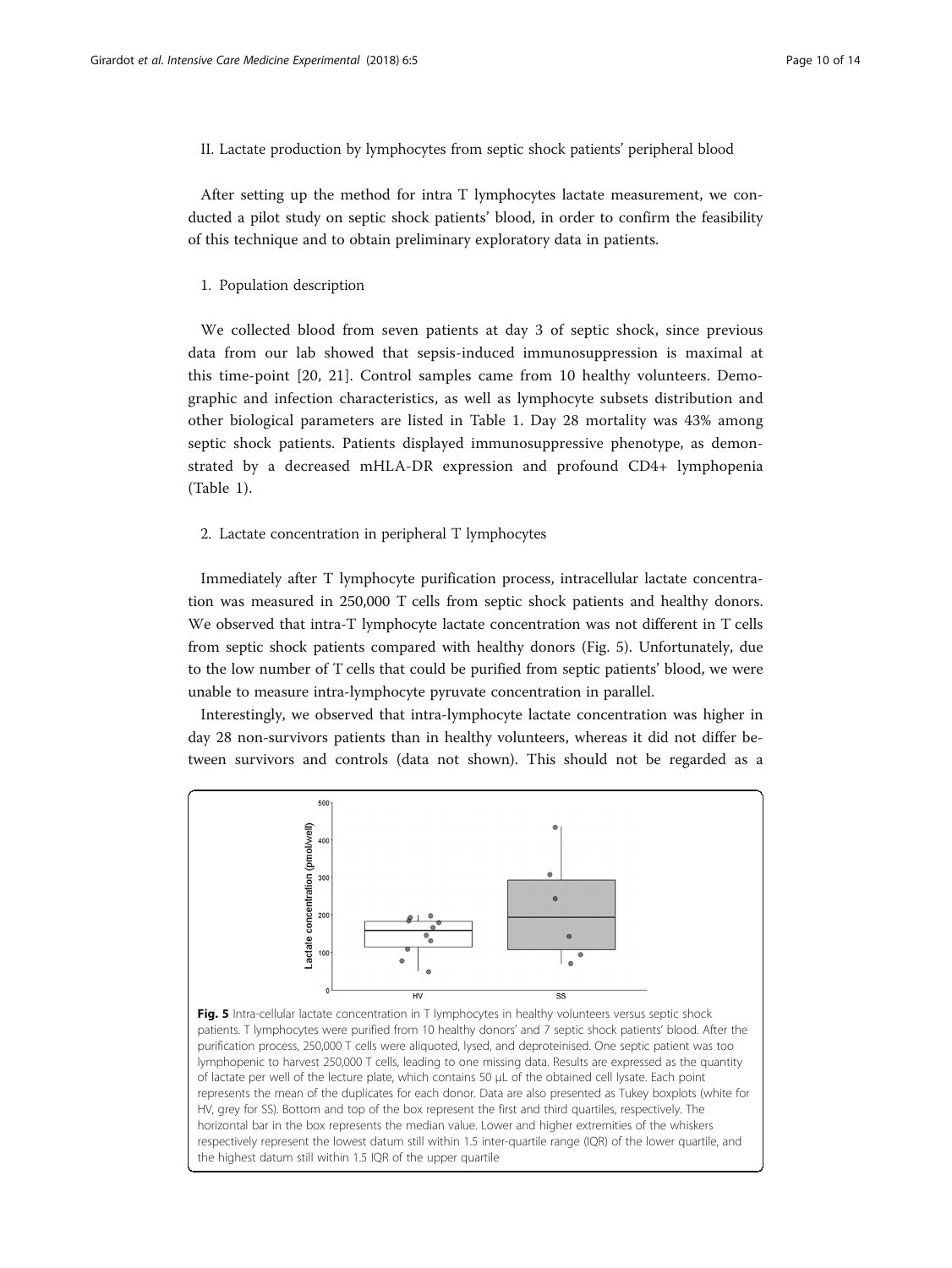definitive conclusion, given the very low number of patients studied, but it would be of great interest to address this hypothesis in a future larger cohort.

# **Discussion**

Our work provides an optimized protocol for measuring lactate in human T lymphocytes. It deals with limitations encountered in clinical settings, such as lymphopenia, extensive apoptosis, and limited blood volume withdrawn [[22\]](#page-13-0). We demonstrated that a very good correlation exists between lactate concentration in lymphocytes and in culture supernatants. To our knowledge, such correlation has not been described in human T cells in the literature so far. At last, we showed that such protocol can be used in sepsis-induced lymphopenic patients.

Stimulation of T lymphocytes from healthy volunteers induced lactate and pyruvate productions, suggesting the activation of glycolysis pathway. Cells were cultured in a non-hypoxic environment, with all nutrients in excess in the culture medium. That was confirmed by the low lactate/pyruvate ratio observed, below the threshold of 10 which is proposed as the normal value [[23](#page-13-0)] and can be used in clinical settings to detect anaerobic metabolism. The observed activation of glycolysis cannot therefore be attributed to anaerobiosis. Thus, we reproduced experimentally the so-called Warburg effect, or aerobic glycolysis, ex vivo in isolated human T lymphocytes stimulated with PHA.

After being produced from glucose in the glycolysis pathway, lactate can either enter Krebs cycle, thus being converted into pyruvate, or diffuse through cell membrane via MCT-1 to 4 (monocarboxylate transporter) pores [\[24](#page-13-0)]. This transmembrane transport is driven by a concentration gradient. This gives physiological support to the correlation observed between intra-lymphocyte and supernatant concentrations of lactate, in healthy volunteers. Indeed, lactate concentration in culture supernatant was systematically 10-fold higher than lactate concentration measured into lymphocytes, suggesting that the major part of lactate produced by these cells is rapidly secreted in the extracellular milieu.

Glycolysis is triggered when the organism is subjected to any intense stimulus. Activation of glycolysis results in intense pyruvate synthesis. When the capacities of PDH to convert pyruvate into acetyl-CoA to enter the TCA cycle become exceeded, or if a mitochondrial dysfunction exists, pyruvate is then converted into lactate via LDH by the law of mass action. For example, a  $β2$  stimulation with epinephrine induced important muscular release of lactate and pyruvate in different animal model of shock states, which was not related to oxygen availability [[25](#page-13-0)].

Lymphocytes express β2-adrenergic receptors. Their precise functions remain unclear to date [\[26](#page-13-0)], but their ligation modulates cell behavior in a subset-specific manner [[27](#page-13-0)] and seems to participate in the shift of Th pattern observed in T lymphocytes during septic shock [\[8\]](#page-12-0). However, stimulation of these receptors during sepsis, as well as lymphocyte activation triggered by the infectious agent, represents a rational for lactate production by lymphocytes during septic shock. Preferential use of glycolysis over oxidative phosphorylation may be a part of the metabolic reprogramming of immune cells that exists in sepsis [\[28\]](#page-13-0).

Interestingly, lactate itself has immunomodulatory effects. In mice, lactate injection suppressed lymphocyte cytotoxic responses [[29](#page-13-0)]. High lactate concentration in tumor microenvironment might affect immune cells functionality. In an ex vivo human study, lactate suppressed proliferation and cytokine production of cytotoxic T cells [\[30\]](#page-13-0). Such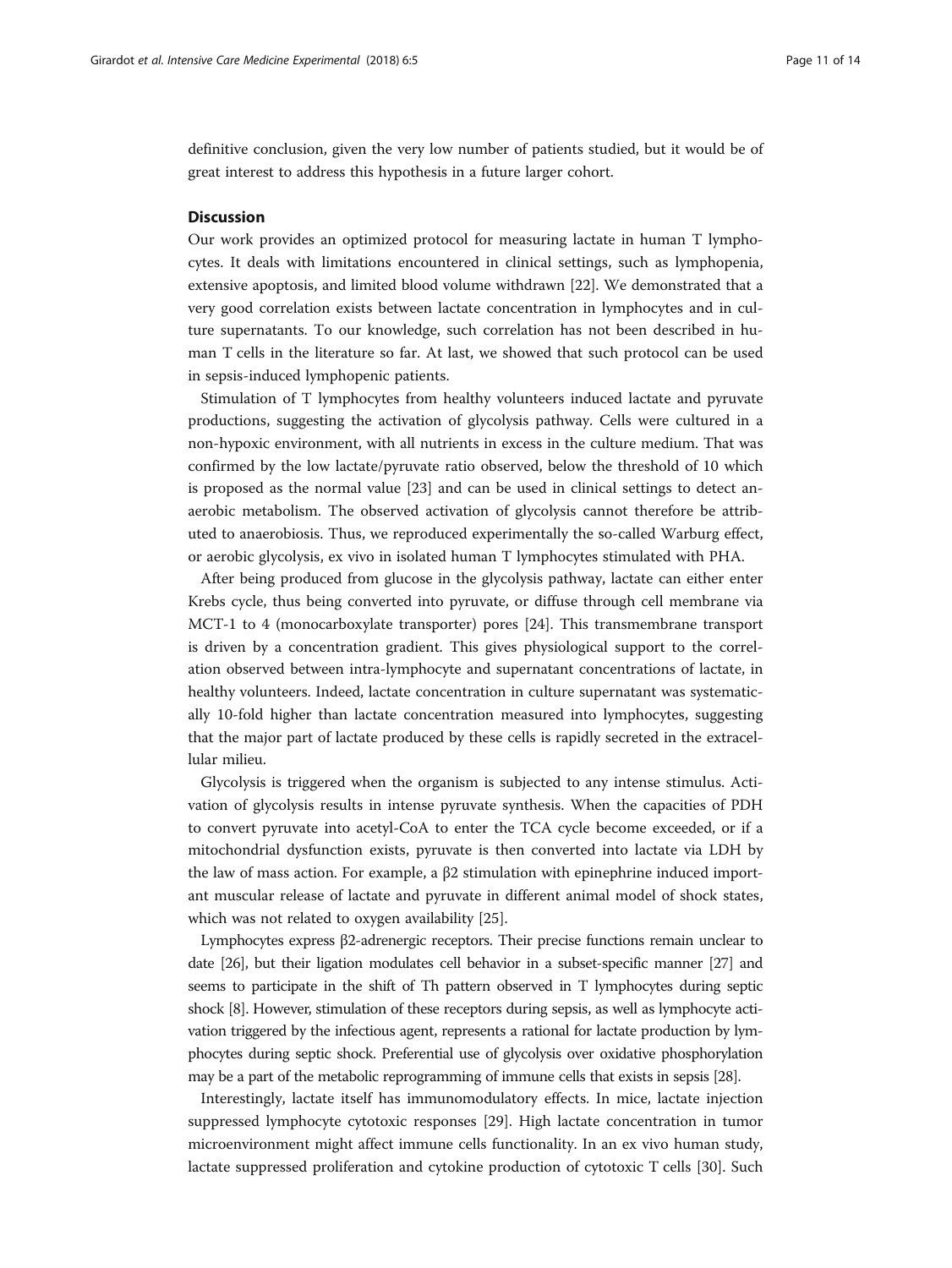lymphocyte alteration was reproduced by MCT-1 pore blockade, suggesting that lactate export outside the cell is mandatory for such effector functions. As lactate flux through MCT-1 depends on a concentration gradient, increased lactate concentration in the tumor microenvironment might impair lactate output from lymphocytes, thus disturbing their metabolism and function [[30](#page-13-0)]. Regarding innate immunity, lactate also inhibited TNF production by monocytes [[31](#page-13-0)]. To note, immunosuppressive effect could be induced by both lactate presence and acidification of the milieu. In the study by Dietl et al. authors demonstrate that lactic acid but also, to a lesser extent, sodium lactate (a sodium salt of lactic acid, without effect on the pH) inhibit the secretion of TNF alpha by monocytes. At low lactic acid concentrations, both lactate and mild acidification are necessary; at higher concentrations, acidification seems to be the dominant factor [[31](#page-13-0)]. In cancer, such effects of lactate could favor the local immune tolerance of the tumor by suppressing immune cells functionality. One can assume that lactate effects on immune cells competence might be identical during sepsis. To some extent, lactate production by lymphocytes followed by export in the milieu might worsen sepsis-induced lymphocyte alterations in a negative feedback loop.

Our study does not permit to conclude if, during septic shock, lymphocytes are responsible for lactate production, or if the increased plasma lactate might diffuse into lymphocytes through its membrane. However, lactate may have consequences on lymphocytes functionality during sepsis.

Serum lactate level has been repeatedly shown as a marker of the intensity of aggression and disease severity, and is proposed to reflect the intensity of tissue damage and peripheral organs dysfunctions. Lactate level and kinetics is a good biomarker for mortality prediction in septic shock but also in unselected critically ill patients [[32](#page-13-0)–[35](#page-13-0)]. Meanwhile, lactate production by T lymphocytes is one marker of these T cells' bioenergetic status, interconnecting metabolism, and immune functionality (immunometabolism), as it has been shown recently in monocytes [[7\]](#page-12-0). Thus, these two parameters are probably not evaluating similar dysfunctions after septic shock, although they might be linked to some extent.

Our study relies only on seven septic shock patients' blood samples, representing its primary limit. Our first goal was to set up a protocol for lactate measurement in T lymphocytes, within the clinical constraints encountered with septic shock patients. However, we demonstrated its feasibility and obtained interesting preliminary results. It will be of great interest to confirm these exploratory findings in a larger cohort of septic shock patients.

# Conclusion

Intra-lymphocyte lactate concentration may represent the immune cell ability to respond to an intense stress, as such response is very energy-consuming and would therefore imply glycolysis. It would be of great interest to compare this technique to gold standard tests, for example, lymphocyte proliferation assay either by tritiated thymidine or EdU (5-ethynyl-2′deoxyuridine, a DNA base analog) incorporation [[14](#page-12-0)] or cytokine production. Given the relationship between lactate and cell cycle, it would be very interesting to include cell cycle measurements in further prospective cohorts. The pathophysiology of the complex interactions between metabolism and immune functionality of lymphocytes should be further investigated as it may represent an interesting research field for innovative therapies.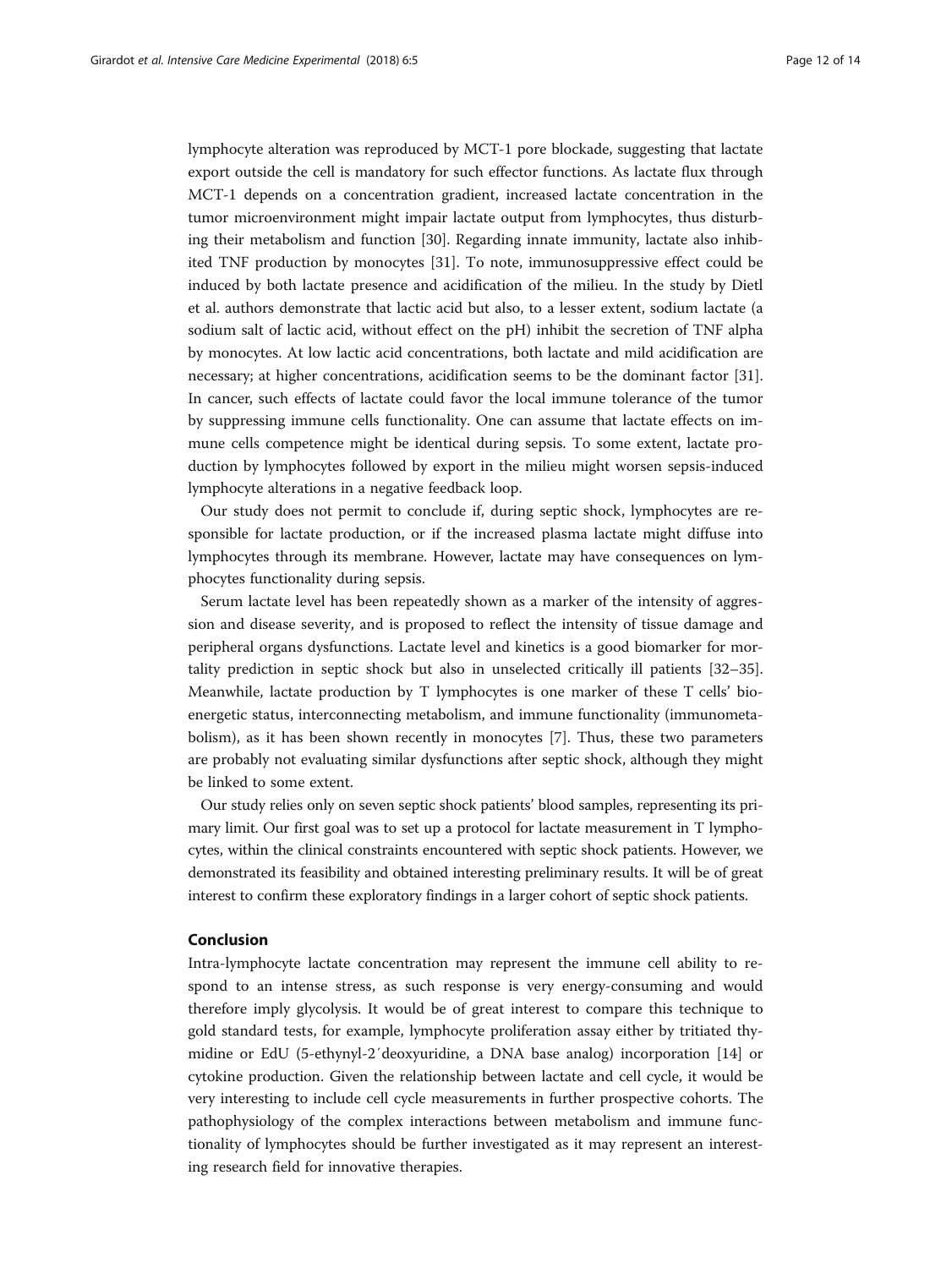#### <span id="page-12-0"></span>Abbreviations

CD: Cluster of differentiation; EDTA: Ethylenediaminetetraacetic acid; EdU: 5-ethynyl-2′deoxyuridine; FCS: Fetal calf serum; HV: Healthy volunteer; LDH: Lactate dehydrogenase; mHLA-DR: Monocytic human leukocyte antigen-DR; OVN: Overnight; PDH: Pyruvate dehydrogenase; PHA: Phytohaemagllutinin; RPMI: Roswell Park Memorial Institute; SS: Septic shock; TCA: Tricarboxylic acid (cycle); Tregs: Regulatory T lymphocytes

#### Acknowledgements

Authors would like to thank Anne Portier (research lab technician) and Valérie Cerro (clinical research associate) for their important work across years in clinical research on septic shock patients.

#### Authors' contributions

TG, FV, and JT designed the study. TG performed the experiments and analyzed the results. TG, FV, and JT interpreted the data. TG and FV wrote the manuscript. TR, GM, and JT revised the manuscript for intellectual content. All authors gave their approval to the final version of the manuscript to be published.

# Competing interests

All authors work in a joint research unit, co-funded by Hospices Civils de Lyon and bioMérieux. JT is an employee of bioMérieux SA. This does not alter the authors' adherence to all the Journal policies on sharing data and materials.

# Publisher's Note

Springer Nature remains neutral with regard to jurisdictional claims in published maps and institutional affiliations.

#### Author details

<sup>1</sup>Hospices Civils de Lyon, Anesthesia and Critical Care Medicine Department, Edouard Herriot Hospital, Lyon, France. <sup>2</sup>Hospices Civils de Lyon, Immunology Laboratory, Edouard Herriot Hospital, Lyon, France. <sup>3</sup>EA 7426 (Université Claude Bernard Lyon 1) "Pathophysiology of Injury-Induced Immunosuppression–PI3", Edouard Herriot Hospital, Lyon, France. <sup>4</sup> <sup>4</sup>Joint Research Unit (bioMérieux–Hospices Civils de Lyon–Université Claude Bernard Lyon 1), Edouard Herriot Hospital, Lyon, France. <sup>5</sup>Laboratoire Commun de Recherche Hospices Civils de Lyon–bioMérieux, Hôpital Edouard Herriot, Pavillon P, 5ème étage, 5, place d'Arsonval, 69003 Lyon, France.

### Received: 20 July 2017 Accepted: 9 January 2018 Published online: 05 February 2018

#### References

- 1. Singer M, Deutschman CS, Seymour CW et al (2016) The third international consensus definitions for sepsis and septic shock (sepsis-3). JAMA 315:801–810. [https://doi.org/10.1001/jama.2016.0287](http://dx.doi.org/10.1001/jama.2016.0287)
- 2. Fleischmann C, Scherag A, Adhikari NKJ et al (2016) Assessment of global incidence and mortality of hospitaltreated sepsis. Current estimates and limitations. Am J Respir Crit Care Med 193:259–272. [https://doi.org/10.1164/](http://dx.doi.org/10.1164/rccm.201504-0781OC) [rccm.201504-0781OC](http://dx.doi.org/10.1164/rccm.201504-0781OC)
- 3. Shankar-Hari M, Harrison DA, Rubenfeld GD, Rowan K (2017) Epidemiology of sepsis and septic shock in critical care units: comparison between sepsis-2 and sepsis-3 populations using a national critical care database. Br J Anaesth 119:626–636. [https://doi.org/10.1093/bja/aex234](http://dx.doi.org/10.1093/bja/aex234)
- 4. Hotchkiss RS, Monneret G, Payen D (2013) Immunosuppression in sepsis: a novel understanding of the disorder and a new therapeutic approach. Lancet Infect Dis 13:260–268. [https://doi.org/10.1016/S1473-3099\(13\)70001-X](http://dx.doi.org/10.1016/S1473-3099(13)70001-X)
- 5. Venet F, Lukaszewicz A-C, Payen D et al (2013) Monitoring the immune response in sepsis: a rational approach to administration of immunoadjuvant therapies. Curr Opin Immunol 25:477–483. [https://doi.org/10.1016/j.coi.2013.05.006](http://dx.doi.org/10.1016/j.coi.2013.05.006)
- 6. Cheng S-C, Scicluna BP, Arts RJW et al (2016) Broad defects in the energy metabolism of leukocytes underlie immunoparalysis in sepsis. Nat Immunol 17:406–413. [https://doi.org/10.1038/ni.3398](http://dx.doi.org/10.1038/ni.3398)
- 7. Cheng S-C, Quintin J, Cramer RA et al (2014) mTOR- and HIF-1α-mediated aerobic glycolysis as metabolic basis for trained immunity. Science 345:1250684. [https://doi.org/10.1126/science.1250684](http://dx.doi.org/10.1126/science.1250684)
- 8. Elenkov IJ, Chrousos GP (2002) Stress hormones, proinflammatory and antiinflammatory cytokines, and autoimmunity. Ann N Y Acad Sci 966:290–303
- 9. Venet F, Demaret J, Blaise BJ et al (2017) IL-7 restores T lymphocyte Immunometabolic failure in septic shock patients through mTOR activation. J Immunol. [https://doi.org/10.4049/jimmunol.1700127](http://dx.doi.org/10.4049/jimmunol.1700127)
- 10. Warburg O (1956) On respiratory impairment in cancer cells. Science 124:269–270
- 11. Maciolek JA, Pasternak JA, Wilson HL (2014) Metabolism of activated T lymphocytes. Curr Opin Immunol 27:60–74. [https://doi.org/10.1016/j.coi.2014.01.006](http://dx.doi.org/10.1016/j.coi.2014.01.006)
- 12. Buck MD, O'Sullivan D, Pearce EL (2015) T cell metabolism drives immunity. J Exp Med 212:1345–1360. [https://doi.](http://dx.doi.org/10.1084/jem.20151159) [org/10.1084/jem.20151159](http://dx.doi.org/10.1084/jem.20151159)
- 13. Levy MM, Fink MP, Marshall JC et al (2003) 2001 SCCM/ESICM/ACCP/ATS/SIS international sepsis definitions conference. Crit Care Med 31:1250–1256. [https://doi.org/10.1097/01.CCM.0000050454.01978.3B](http://dx.doi.org/10.1097/01.CCM.0000050454.01978.3B)
- 14. Poujol F, Monneret G, Friggeri A et al (2014) Flow cytometric evaluation of lymphocyte transformation test based on 5-ethynyl-2'deoxyuridine incorporation as a clinical alternative to tritiated thymidine uptake measurement. J Immunol Methods 415:71–79. [https://doi.org/10.1016/j.jim.2014.10.006](http://dx.doi.org/10.1016/j.jim.2014.10.006)
- 15. Muszynski JA, Nofziger R, Greathouse K et al (2014) Early adaptive immune suppression in children with septic shock: a prospective observational study. Crit Care 18:R145. [https://doi.org/10.1186/cc13980](http://dx.doi.org/10.1186/cc13980)
- 16. Demaret J, Walencik A, Jacob M-C et al (2013) Inter-laboratory assessment of flow cytometric monocyte HLA-DR expression in clinical samples. Cytometry B Clin Cytom 84:59–62. [https://doi.org/10.1002/cyto.b.21043](http://dx.doi.org/10.1002/cyto.b.21043)